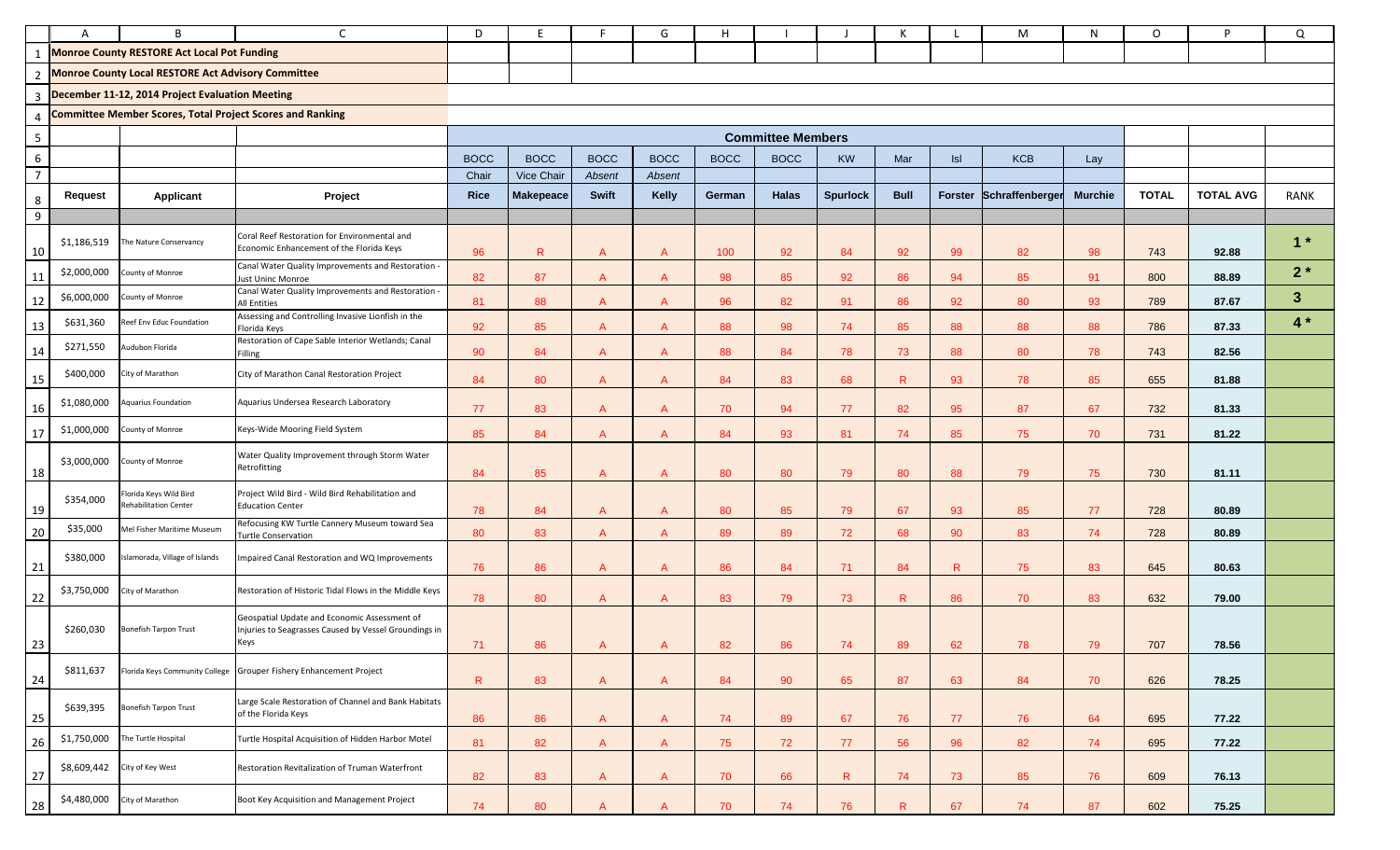|                                           | A           | B                                                                  |                                                                                      | D             |                                                                                                            |   | G   | H  |              |    | Κ  |              | М                                                                                                                                                                                                                                                                                                                                                   | N  | $\circ$ | P     | Q |
|-------------------------------------------|-------------|--------------------------------------------------------------------|--------------------------------------------------------------------------------------|---------------|------------------------------------------------------------------------------------------------------------|---|-----|----|--------------|----|----|--------------|-----------------------------------------------------------------------------------------------------------------------------------------------------------------------------------------------------------------------------------------------------------------------------------------------------------------------------------------------------|----|---------|-------|---|
| 29                                        | \$480,000   | lorida Keys Commercial<br>ishermen's Assoc                         | Essential Fish and Marine Mammal Habitat<br>Restoration                              | 92            | 80                                                                                                         | A | A/R | 85 | 79           | 52 | 75 | 71           | 85                                                                                                                                                                                                                                                                                                                                                  | 57 | 676     | 75.11 |   |
| 30                                        | \$1,004,912 | Key West Botanical Garden<br>Society                               | Restoration and Improvements at the Key West<br>Tropical Forest and Botanical Garden | 68            | 83                                                                                                         | A | А   | 85 | 65           | 82 | 63 | 81           | 83                                                                                                                                                                                                                                                                                                                                                  | 62 | 672     | 74.67 |   |
| 31                                        | \$682,298   | lorida Keys Community College                                      | Site Fidelity Fishery Management Implications for<br>emon Sharks in Marquesas Keys   | $\mathsf{R}$  | 81                                                                                                         | A | A   | 82 | 79           | 64 | 83 | -61          | 71                                                                                                                                                                                                                                                                                                                                                  | 72 | 593     | 74.13 |   |
| 32                                        | \$663,023   | lorida Keys Community College                                      | Cleaning FI Keys Waterways with Filter Feeder<br>Habitats                            | R             | 81                                                                                                         |   | А   | 85 | 82           | 75 | 76 | 53           | 81                                                                                                                                                                                                                                                                                                                                                  | 59 | 592     | 74.00 |   |
| 33                                        | \$1,000,000 | City of Marathon                                                   | Exotic Plant Species Removal and Replanting of Native<br>Species                     | 79            | 79                                                                                                         | A | A   | 70 | 70           | 89 | R. | 76           | 73                                                                                                                                                                                                                                                                                                                                                  | 50 | 586     | 73.25 |   |
| $\begin{array}{c}\n34 \\ 35\n\end{array}$ | \$637,131   | Key West Wildlife Center                                           | Oiled Wildlife Care and Education Facility                                           | 80            | 77                                                                                                         | A | А   | 78 | 59           | 71 | 72 | 73           | 81                                                                                                                                                                                                                                                                                                                                                  | 60 | 651     | 72.33 |   |
|                                           | \$3,600,000 | The Conservation Fund                                              | The Johnson Tract                                                                    | 65            | 76                                                                                                         | A | A   | 90 | 62           | 56 | 70 | 69           | 72                                                                                                                                                                                                                                                                                                                                                  | 89 | 649     | 72.11 |   |
| 36                                        | \$88,800    | Iorida Keys Community College                                      | Outfitting, Upgrade, and Repair of Research Vessel<br>Dante Fascell                  | R             | 83                                                                                                         | A | A   | 70 | 89           | 50 | 74 | 66           | 80                                                                                                                                                                                                                                                                                                                                                  | 57 | 569     | 71.13 |   |
| $37$                                      | \$1,545,000 | City of Key Colony Beach                                           | Wastewater Project of Key Colony Beach                                               | 49            | 77                                                                                                         | A | A   | 80 | 82           | 58 | 78 | 89           | R.                                                                                                                                                                                                                                                                                                                                                  | 55 | 568     | 71.00 |   |
| 38                                        | \$2,429,712 | <b>Sonefish Tarpon Trust/Florida</b><br><b>Nildlife Foundation</b> | Conservation Research Outreach Center                                                | 63            | 84                                                                                                         | A | A   | 74 | 80           | 60 | 64 | 68           | 79                                                                                                                                                                                                                                                                                                                                                  | 61 | 633     | 70.33 |   |
| 39                                        | \$277,845   | Dolphin Research Center                                            | Manatee Rescue Team Needs                                                            | 49            | 80                                                                                                         | A | A   | 89 | 77           | 55 | 69 | 66           | 81                                                                                                                                                                                                                                                                                                                                                  | 53 | 619     | 68.78 |   |
| 40                                        | \$4,340,000 |                                                                    | Florida Keys Community College Monroe County Technology Center                       | R             | 80                                                                                                         | A | A   | 70 | 71           | 65 | 73 | 58           | 74                                                                                                                                                                                                                                                                                                                                                  | 58 | 549     | 68.63 |   |
| 41                                        | \$441,500   | City of Key West                                                   | City Marina Project                                                                  | 63            | 82                                                                                                         | A | А   | 75 | 68           | R  | 65 | 65           | 71                                                                                                                                                                                                                                                                                                                                                  | 51 | 540     | 67.50 |   |
| 42                                        | \$220,000   | Dolphin Research Center                                            | Wild Dolphin Field Research Study Needs                                              | 60            | 80                                                                                                         | A | A   | 84 | 72           | 56 | 65 | 69           | 72                                                                                                                                                                                                                                                                                                                                                  | 45 | 603     | 67.00 |   |
| 43                                        | \$1,125,000 | City of Marathon                                                   | Sunset Point Park at the Entrance To the Old Seven<br>Mile Bridge and Pigeon Key     | 68            | 80                                                                                                         |   | А   | 70 | 59           | 47 | R  | 76           | 70                                                                                                                                                                                                                                                                                                                                                  | 55 | 525     | 65.63 |   |
| 44                                        | \$1,050,000 | The Studios of Key West                                            | The Studios of Key West Building Renovation                                          | 58            | 78                                                                                                         | A | A   | 80 | 48           | 61 | 52 | 72           | 77                                                                                                                                                                                                                                                                                                                                                  | 62 | 588     | 65.33 |   |
| 45                                        | \$623,350   | A Positive Step of Monroe<br>County                                | A Positive Step for the Florida Keys                                                 | R             | 72                                                                                                         | A | A   | 74 | 61           | 65 | 70 | 43           | 80                                                                                                                                                                                                                                                                                                                                                  | 52 | 517     | 64.63 |   |
| 46                                        | \$200,400   | Way Down Video, Inc.                                               | Water Trek TV Show Promoting Florida Keys and The<br>Gulf                            | 69            | 79                                                                                                         | A | А   | 65 | 59           | 48 | 70 | 43           | 70                                                                                                                                                                                                                                                                                                                                                  | 58 | 561     | 62.33 |   |
| 47                                        | \$491,500   | Key West Algae                                                     | Renewable, Sustainable and Environmentally<br>Responsible Energy                     | 59            | 70                                                                                                         |   | A   | 50 | 68           | 49 | 69 | 34           | 77                                                                                                                                                                                                                                                                                                                                                  | 42 | 518     | 57.56 |   |
| 48                                        | no amt      | Sea King/Amy N. Inc.                                               | Keystore Marine Services                                                             | $5^{\circ}$   | 10 <sup>°</sup>                                                                                            | A | A   | 60 | $\mathbf{0}$ | 8  | 51 | $\mathbf{0}$ | 11                                                                                                                                                                                                                                                                                                                                                  | 41 | 186     | 20.67 |   |
| 49                                        |             |                                                                    |                                                                                      |               |                                                                                                            |   |     |    |              |    |    |              |                                                                                                                                                                                                                                                                                                                                                     |    |         |       |   |
| $\frac{15}{50}$                           |             |                                                                    |                                                                                      | <b>NOTES:</b> |                                                                                                            |   |     |    |              |    |    |              |                                                                                                                                                                                                                                                                                                                                                     |    |         |       |   |
|                                           |             |                                                                    |                                                                                      |               |                                                                                                            |   |     |    |              |    |    |              | 1. Committee members were asked to disclose any known conflicts of interest and to recuse themselves on those projects; these are indicated by "R".                                                                                                                                                                                                 |    |         |       |   |
| $\overline{52}$                           |             |                                                                    |                                                                                      |               | 2. Per CAY opinion absent committee members may not have their scores counted; these are indicated by "A". |   |     |    |              |    |    |              |                                                                                                                                                                                                                                                                                                                                                     |    |         |       |   |
| 53                                        |             |                                                                    |                                                                                      |               |                                                                                                            |   |     |    |              |    |    |              | 3. In the case of a committee member absense or recusal (in the case of a conflict), we divided the total score by number of scorers to compute a total Average Score for each                                                                                                                                                                      |    |         |       |   |
| 54                                        |             |                                                                    |                                                                                      |               | Projects are ranked by Total Average Score.                                                                |   |     |    |              |    |    |              |                                                                                                                                                                                                                                                                                                                                                     |    |         |       |   |
| 55                                        |             |                                                                    |                                                                                      | and 4.        |                                                                                                            |   |     |    |              |    |    |              | 5. * The Committee approved a motion to send the ranking to the Board of County Commissioners, asking for additional or special consideration for Projects that ranked 1, 2                                                                                                                                                                         |    |         |       |   |
| 56<br>57                                  |             |                                                                    |                                                                                      |               |                                                                                                            |   |     |    |              |    |    |              | 6. This ranking is a committee recommendation to the BOCC. The BOCC will make the final award decision, and may choose to apply additional critieria in its award decision<br>including but not limited to a financial risk analysis of top ranked applicants and an assessment of compliance with Treasury's "best available science" requirement. |    |         |       |   |
| 58                                        |             |                                                                    |                                                                                      |               |                                                                                                            |   |     |    |              |    |    |              | 7. The Committee's responsibility was to rank projects, not determine funding amounts; however, it did assess and consider a project's abilty to "scale" its project downward                                                                                                                                                                       |    |         |       |   |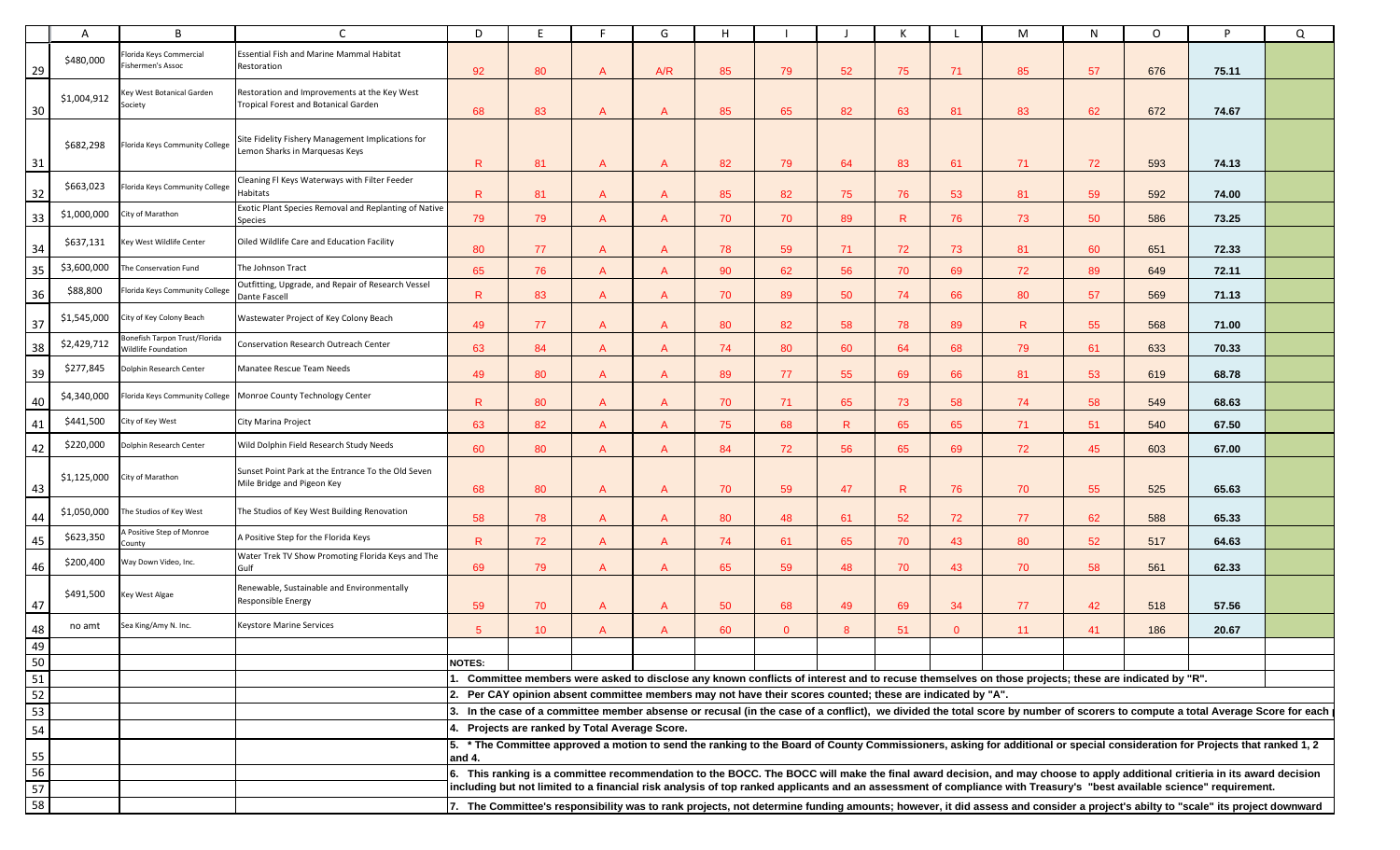|  |  | ud it rece <sup>r</sup><br>leho. | eive less funding than | n reguested | The top ranked projects indicated that their projects are scaleable. |  |  |  |  |
|--|--|----------------------------------|------------------------|-------------|----------------------------------------------------------------------|--|--|--|--|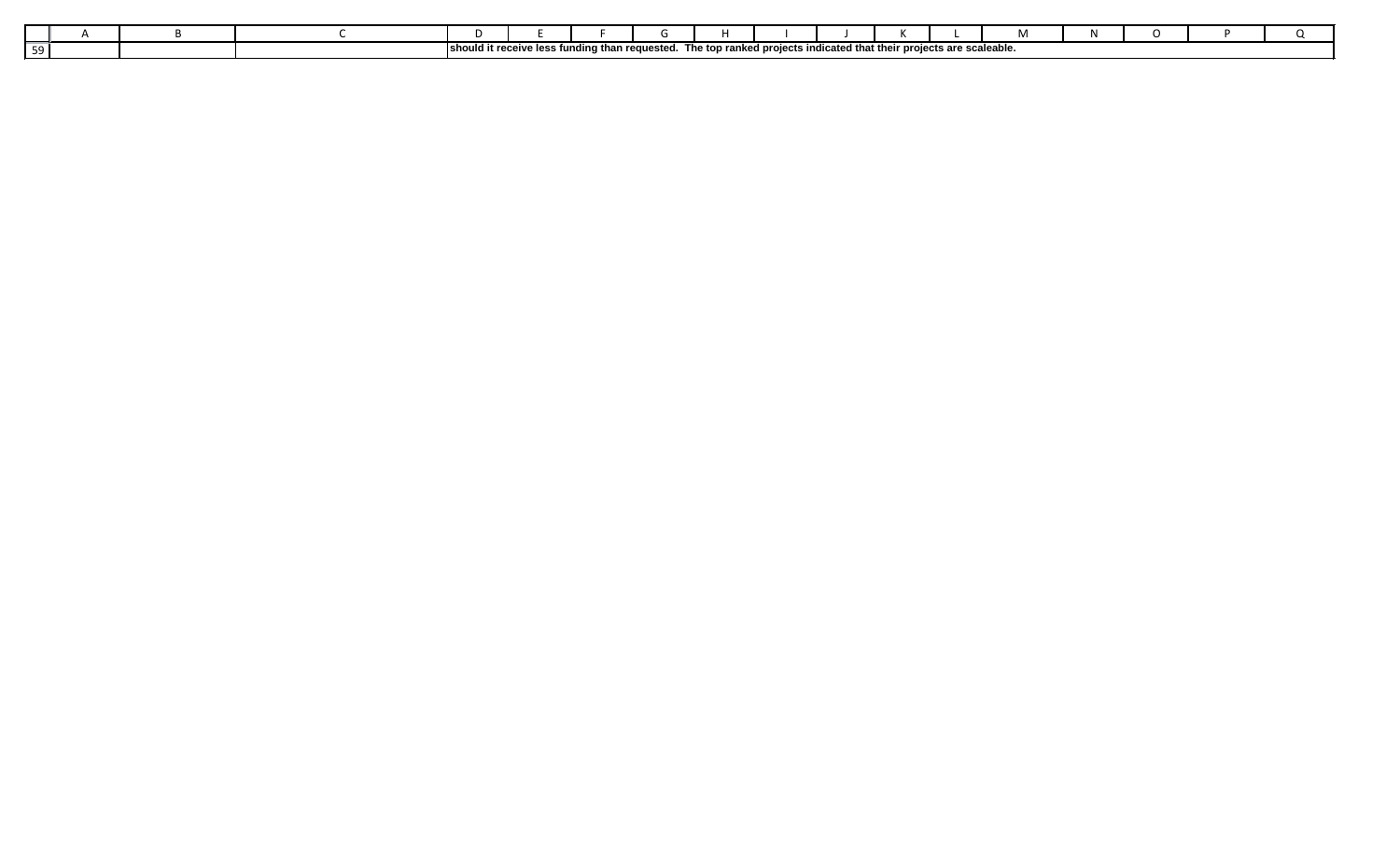|                         | $\overline{R}$ | $\overline{\mathsf{S}}$ | $\overline{\mathsf{T}}$ | $\overline{U}$ | $\overline{\mathsf{v}}$ | W | $\overline{X}$ |
|-------------------------|----------------|-------------------------|-------------------------|----------------|-------------------------|---|----------------|
| $\mathbf 1$             |                |                         |                         |                |                         |   |                |
| $\overline{2}$          |                |                         |                         |                |                         |   |                |
| $\overline{\mathbf{3}}$ |                |                         |                         |                |                         |   |                |
| $\overline{4}$          |                |                         |                         |                |                         |   |                |
| $\sf 5$                 |                |                         |                         |                |                         |   |                |
| $\boldsymbol{6}$        |                |                         |                         |                |                         |   |                |
| $\overline{7}$          |                |                         |                         |                |                         |   | 80             |
| $\bf 8$                 |                |                         |                         |                |                         |   |                |
| $\overline{9}$          |                |                         |                         |                |                         |   |                |
| $10\,$                  |                |                         |                         |                |                         |   |                |
| 11                      |                |                         |                         |                |                         |   |                |
| 12                      |                |                         |                         |                |                         |   |                |
| 13                      |                |                         |                         |                |                         |   |                |
| $\bf{14}$               |                |                         |                         |                |                         |   |                |
| <b>15</b>               |                |                         |                         |                |                         |   |                |
| 16                      |                |                         |                         |                |                         |   |                |
| $17\,$                  |                |                         |                         |                |                         |   |                |
| 18                      |                |                         |                         |                |                         |   |                |
|                         |                |                         |                         |                |                         |   |                |
| 19                      |                |                         |                         |                |                         |   |                |
| $20\overline{)}$        |                |                         |                         |                |                         |   |                |
| $21\,$                  |                |                         |                         |                |                         |   |                |
| 22                      |                |                         |                         |                |                         |   |                |
|                         |                |                         |                         |                |                         |   |                |
| 23                      |                |                         |                         |                |                         |   |                |
| $24\,$                  |                |                         |                         |                |                         |   |                |
|                         |                |                         |                         |                |                         |   |                |
| 25<br>26                |                |                         |                         |                |                         |   |                |
|                         |                |                         |                         |                |                         |   |                |
| $27\,$                  |                |                         |                         |                |                         |   |                |
| 28                      |                |                         |                         |                |                         |   |                |